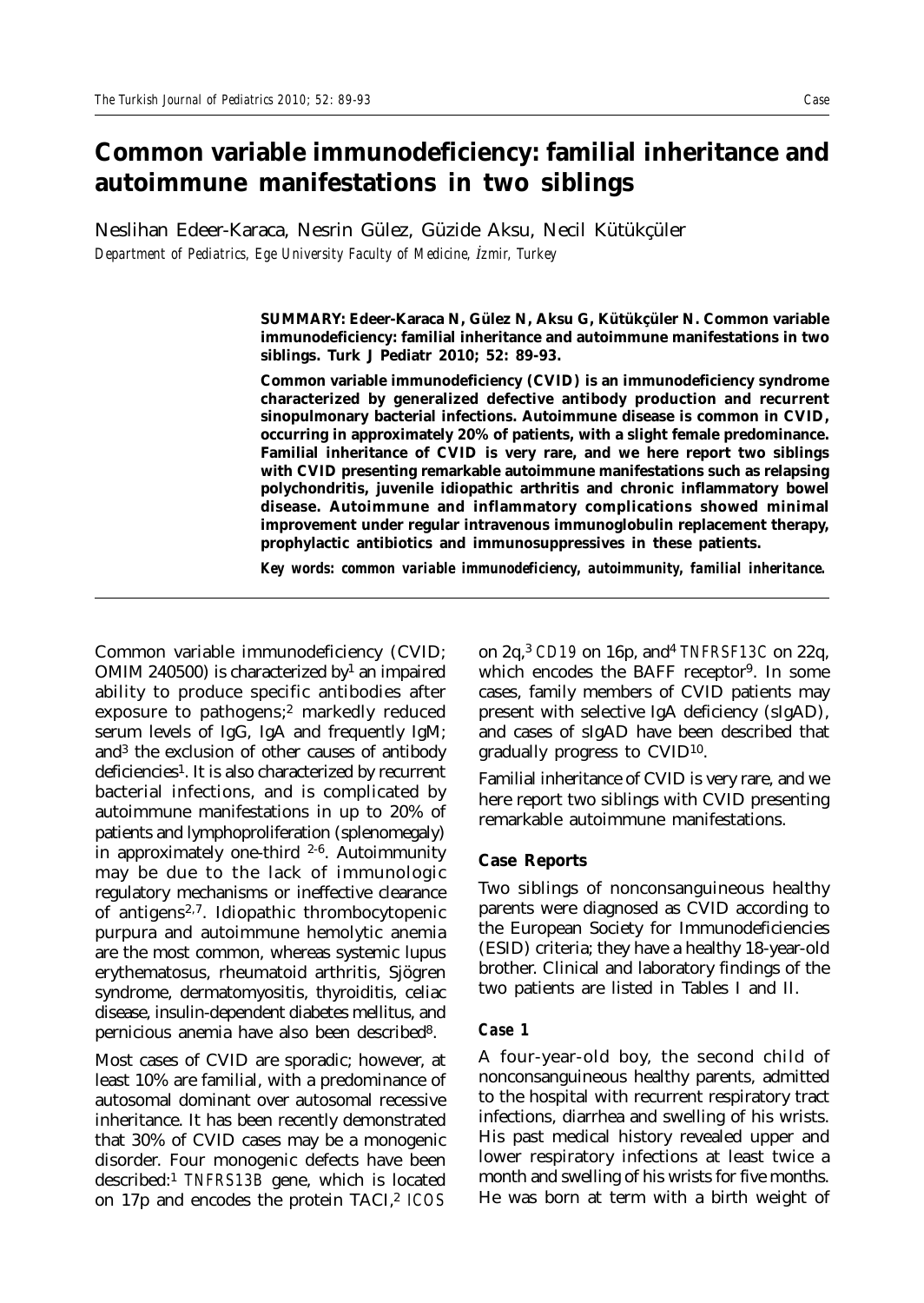|                                                        | Case 1                       | Case 2                            |
|--------------------------------------------------------|------------------------------|-----------------------------------|
| Age at diagnosis                                       | 48 months                    | 15 months                         |
| Age at the beginning of symptoms                       | 12 months                    | 9 months                          |
| Weight                                                 | 10-25 percentile             | 25-50 percentile                  |
| Height                                                 | 10-25 percentile             | 25-50 percentile                  |
| Follow-up duration                                     | 4 years<br>(died at 8 years) | Still under follow-up,<br>6 years |
| Recurrent upper and lower respiratory tract infections | $^{+}$                       | $^{+}$                            |
| Recurrent sinusitis and otitis media                   | $^{+}$                       | $^{+}$                            |
| <b>Bronchiectasis</b>                                  | $^{+}$                       | $^{+}$                            |
| Splenomegaly                                           | $^{+}$                       | $^{+}$                            |
| Autoimmune phenomena                                   | $+$                          | $+$                               |
| Inflammatory bowel disease<br>✓                        | $^{+}$                       |                                   |
| Relapsing polychondritis<br>✓                          |                              | $^{+}$                            |
| Chronic arthritis                                      | $^{+}$                       | $^{+}$                            |

**Table I.** Clinical Findings of Two Siblings with Common Variable Immunodeficiency

3.7 kg after an uncomplicated pregnancy. He had a healthy brother. On admission, his weight was 14.5 kg (10-25th percentile) and height was 99 cm (10-25th percentile). His physical examination was normal except for swelling of his wrists. The laboratory results were as follows: white blood cell count 9500/ mm3 with 76% polymorphonuclear cells, 22% lymphocytes, 2% monocytes on peripheral smear, hemoglobin (Hb) 10.6 g/dl, hematocrit (Hct): 34%, mean corpuscular volume (MCV): 60 fl, platelets 613000/mm3, erythrocyte sedimentation rate (ESR) 16 mm/hr, and C-reactive protein (CRP) 1.5 mg/dl. Protein electrophoresis showed a decrease on gamma band. Serum immunoglobulin (Ig) levels were very low (IgG: 207 mg/dl, IgM: 38 mg/dl, IgA: 6.68 mg/dl). Lymphocyte subsets were as follows: CD3: 57%, CD19: 15%, CD3+CD4+: 23%, and CD3+CD8+: 42%. Anti-nuclear antibody was found to be negative. With the positive pathological findings like recurrent infections, arthritis, chronic diarrhea, anemia, thrombocytosis, and hypogammaglobulinemia, he was diagnosed as CVID and intravenous immunoglobulin (IVIG) replacement therapy was given every month (0.5 g/kg). He had slightly recovered after IVIG therapy.

On the fourth year of follow-up, the patient began to admit to the hospital with severe diarrhea, nausea and vomiting, which could not be explained with bacteriologic, fungal,

viral (rotavirus) or parasitic examinations, or malabsorption tests. Colonoscopy and biopsy findings indicated an inflammatory bowel disease. Besides regular IVIG therapy, 1.5 mg/kg oral prednisolone and 1500 mg/day mesalazine (5-aminosalicylic acid) were given to the patient. In three weeks, the symptoms disappeared and the medications were tapered gradually to very low doses. Colonoscopy was performed every four months, and colonoscopic and histologic features resolved gradually. One year after this diagnosis, he died due to pneumonitis and irreversible respiratory failure at eight years of age.

# *Case 2*

Our second patient is the brother of the first patient, who was born after his death and was admitted to the hospital at 15 months of age because of recurrent otitis media for the last six months. His eldest brother had had no complaints thus far. His weight was 9.2 kg (25- 50%) and height 78 cm (50-75%), and vital signs were normal. Laboratory examinations revealed mild anemia and hypogammaglobulinemia (RBC 4.1×106/mm3, Hb 10.7 g/dl, Hct 31.7%, MCV 71.4 fl, IgG: 348 mg/dl, IgM: 57 mg/dl, IgA: 5.58 mg/dl). Specific vaccine response to tetanus was inadequate. With the results of lymphocyte subsets (CD3+: 49%, CD19+: 5%, CD3+CD4+: 19%, CD3+CD8+: 29%, CD3-CD56+: 40%, CD19+CD40+: 2%,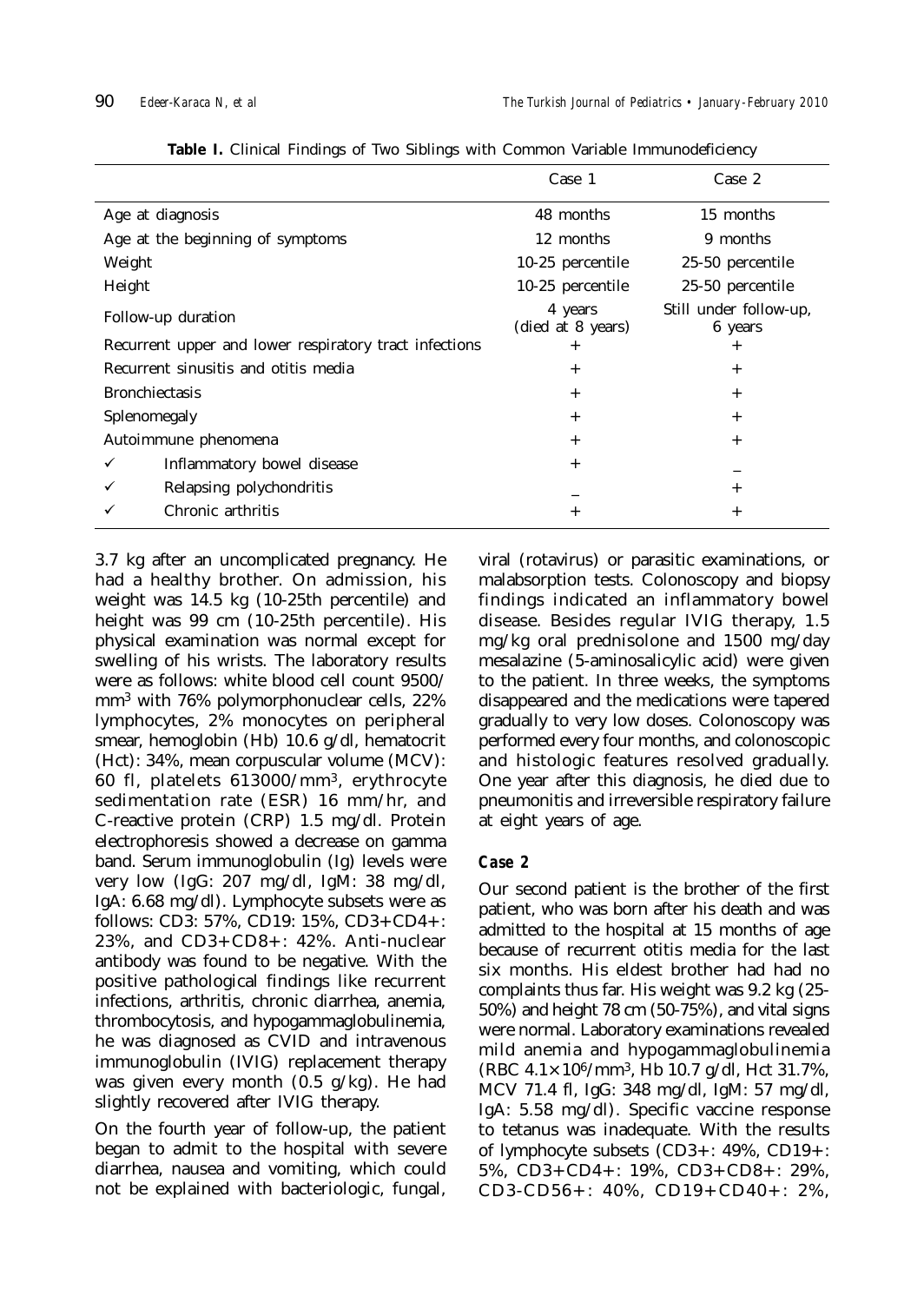$\overline{a}$ 

|                                                         | Case 1                                                                                          | Case 2                                                                            |
|---------------------------------------------------------|-------------------------------------------------------------------------------------------------|-----------------------------------------------------------------------------------|
| White blood cell count (mm <sup>3</sup> )               | 9500                                                                                            | 5100                                                                              |
| Absolute lymphocyte count (mm <sup>3</sup> )            | 2090                                                                                            | 1581                                                                              |
| Hemoglobin (g/dl)                                       | 10.6                                                                                            | 10.7                                                                              |
| Platelet (mm <sup>3</sup> )                             | 613 000                                                                                         | 373 000                                                                           |
| Total protein (g/dl)                                    | 6.5                                                                                             | 6.1                                                                               |
| Albumin/globulin                                        | 3.9/2.6                                                                                         | 3.5/2.6                                                                           |
| IgG $(mg/dl)$                                           | 207                                                                                             | 348                                                                               |
| IgM $(mg/dl)$                                           | 38                                                                                              | 57                                                                                |
| IgA (mg/dl)                                             | 6.68                                                                                            | < 5.8                                                                             |
| IgE $(kU/L)$                                            | $< 2$                                                                                           | < 2                                                                               |
| $CD3+$ (%)                                              | 57                                                                                              | 49                                                                                |
| $CD19+$ (%)                                             | 15                                                                                              | 5                                                                                 |
| $CD3 + CD4 + (%)$                                       | 23                                                                                              | 19                                                                                |
| $CD3 + CD8 + (%)$                                       | 42                                                                                              | 29                                                                                |
| $CD3-CD56+$ (%)                                         | 27                                                                                              | 40                                                                                |
| $CD19 + CD40 +$ (%)                                     | ND                                                                                              | $\boldsymbol{2}$                                                                  |
| CD40L after T lymphocyte stimulation<br>$(\%)$          | ND                                                                                              | 35                                                                                |
| Anti-tetanus<br>(pre-IVIG replacement)                  | ND                                                                                              | inadequate                                                                        |
| Anti-Haemophilus influenzae B<br>(pre-IVIG replacement) | ND                                                                                              | $1.46$ mg/ml                                                                      |
| Anti-HBs<br>(pre-IVIG replacement)<br>Genetic analysis  | negative                                                                                        | negative                                                                          |
| CD40<br>CD40L<br>TACI<br><b>BAFF-R</b>                  | ND                                                                                              | negative                                                                          |
| Thorax computed tomography                              | Bronchiolitis obliterans,<br>Bronchiectasis involving left<br>lung                              | Bronchiolectasis involving<br>lower lobes bilaterally                             |
| Colonoscopy                                             | Mucosal erosions, erythema,<br>ulcers, friability, exudate,<br>and edema                        | <b>ND</b>                                                                         |
| Anti-nuclear antibody                                   | Negative                                                                                        | Negative                                                                          |
| Anti-dsDNA                                              | Negative                                                                                        | Negative                                                                          |
| Anti-neutrophil cytoplasmic antibody                    | Negative                                                                                        | Negative                                                                          |
| Rheumatoid factor                                       | Negative                                                                                        | Negative                                                                          |
| HLA-antigens                                            | $A*01, A*02$<br>$B*38, B*39$<br>$Cw*07$ , $Cw*12$<br>DRB1*14, DRB1*13, DRB3<br>DQB1*05, DQB1*06 | $A*01, A*24$<br>$B*39, B*51$<br>Cw*07, Cw*15<br>DRB1*14, DRB3<br>DQB1*03, DQB1*05 |

Table II. Laboratory Findings of Siblings with Common Variable Immunodeficiency

ND: Not determined.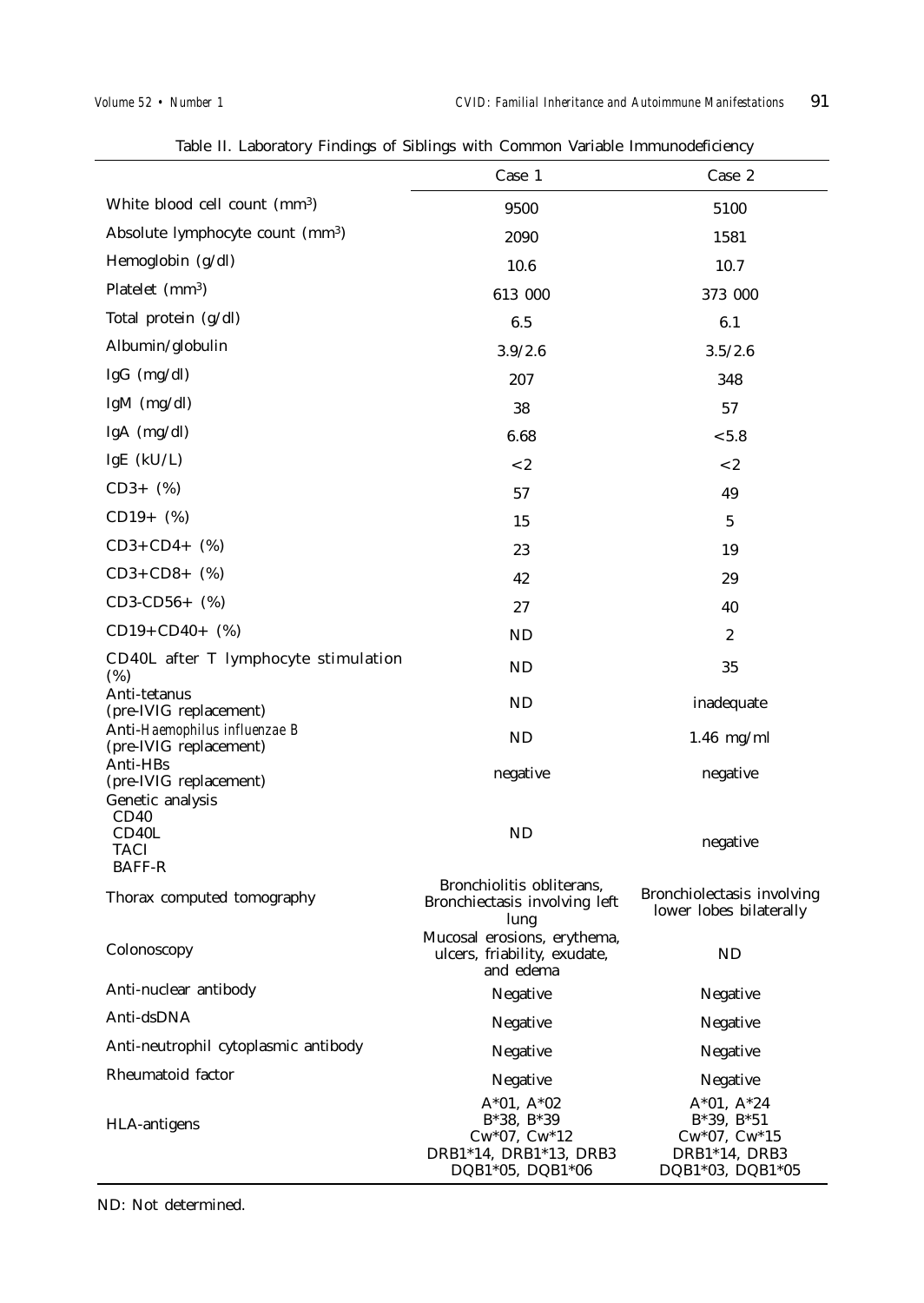CD40L after T lymphocyte stimulation: 35%), severe combined immunodeficiency and hyper IgM syndromes were excluded. Mutations of CD40, CD40L, TACI, and BAFF-R were scanned and found to be negative. Since he had recurrent sinopulmonary infections and progressive decrease in IgG levels with age, IVIG replacement therapy was started at three years of age with the diagnosis of CVID. Six months later, the patient was noted to have painful swelling of his right knee and first and fifth metacarpophalangeal joints. Laboratory results for autoantibodies such as anti-nuclear antibody and rheumatoid factor were all negative. Ultrasonography of the right knee showed effusion without synovitis. Sulfasalazine treatment for arthritis was started, and partial response to this treatment with regular IVIG substitution therapy and prophylactic antibiotics was achieved.

By four years of age, he had erythematous lesions on the helixes of ears bilaterally. Cartilaginous portions of pinna were tender and had violaceous discoloration. Noncartilaginous parts of the pinna were normal. Under the treatment of local corticosteroid and cicatrizing creams together with systemic anti-inflammatory medications including nonsteroidal anti-inflammatory drugs and methotrexate, the lesions persisted with slight improvement. Skin biopsy of the lesion was reported as "granulomatous dermatitis". He was diagnosed as relapsing polychondritis (RP) based on characteristic auricular chondritis and polyarthritis involving large and small joints (two findings according to McAdam's criteria 11 and two conditions according to Michet et al.'s criteria12. His examinations for inner ear, vestibular and ocular involvement of RP were normal. The patient is still being followed carefully for the beginning signs of chondritis of nasal, laryngeal and tracheal cartilages. He has been under follow-up with the diagnosis of CVID with RP for five years.

# **Discussion**

Common variable immunodeficiency is the most frequent primary immunodeficiency in man requiring medical attention. The syndrome is associated with autoimmune and inflammatory complications in addition to recurrent infections. The siblings presented

in this report had recurrent sinusitis and pneumonitis, despite receiving regular IVIG therapy. The first child had chronic arthritis and inflammatory bowel disease as autoimmune manifestations, while the second had chronic arthritis and RP.

Most cases of CVID occur sporadically, but approximately 10-20% of CVID cases show at least one additional family member suffering either from CVID or selective IgA deficiency<sup>4,7,8</sup>. Mutations in ICOS, CD19, APRIL and BAFF-R are known genetic defects underlying CVID8. sIgAD sometimes shows a progression to CVID. IgA deficiency shares a putative MHC-linked genetic defect with CVID9,10. Mutations in TACI were also in relatives of patients with CVID who had IgA deficiency<sup>6</sup>. Brandt et al<sup>5</sup>. reported that family members of CVID patients appear to have an increased risk of autoimmunity. The underlying etiology of autoimmune disease in CVID remains unknown. Genetic as well as persistent antigen exposure in the context of inherited immune dysfunction all likely contribute.

According to similar clinical and laboratory findings, the same but unknown genetic defect leading to CVID was suspected for these siblings, because investigations for mutations in TACI, CD19, ICOS, CD40, CD40L and BAFF-R revealed normal results. Researches for the molecular defect are still ongoing. The second patient is under treatment with regular IVIG, prophylactic antibiotics and inhaler corticosteroids for chronic lung disease, and methotrexate for chronic arthritis and RP. However, no remission was obtained for autoimmune manifestations. Both of the siblings had the HLA-A1DR3 haplotype, which was reported to be related with autoimmunity, but they did not have the HLA-B8 antigen (Table II).

To our knowledge, this is the first report presenting two siblings with CVID and with remarkable autoimmune manifestations such as RP. As regular IVIG, prophylactic antibiotics, and basic immunosuppressive drugs like corticosteroids and methotrexate do not ameliorate autoimmune and inflammatory complications, new treatment strategies like anti-CD20, tumor necrosis factor (TNF) antagonists and hydroxychloroquine have to be considered to control these complications.